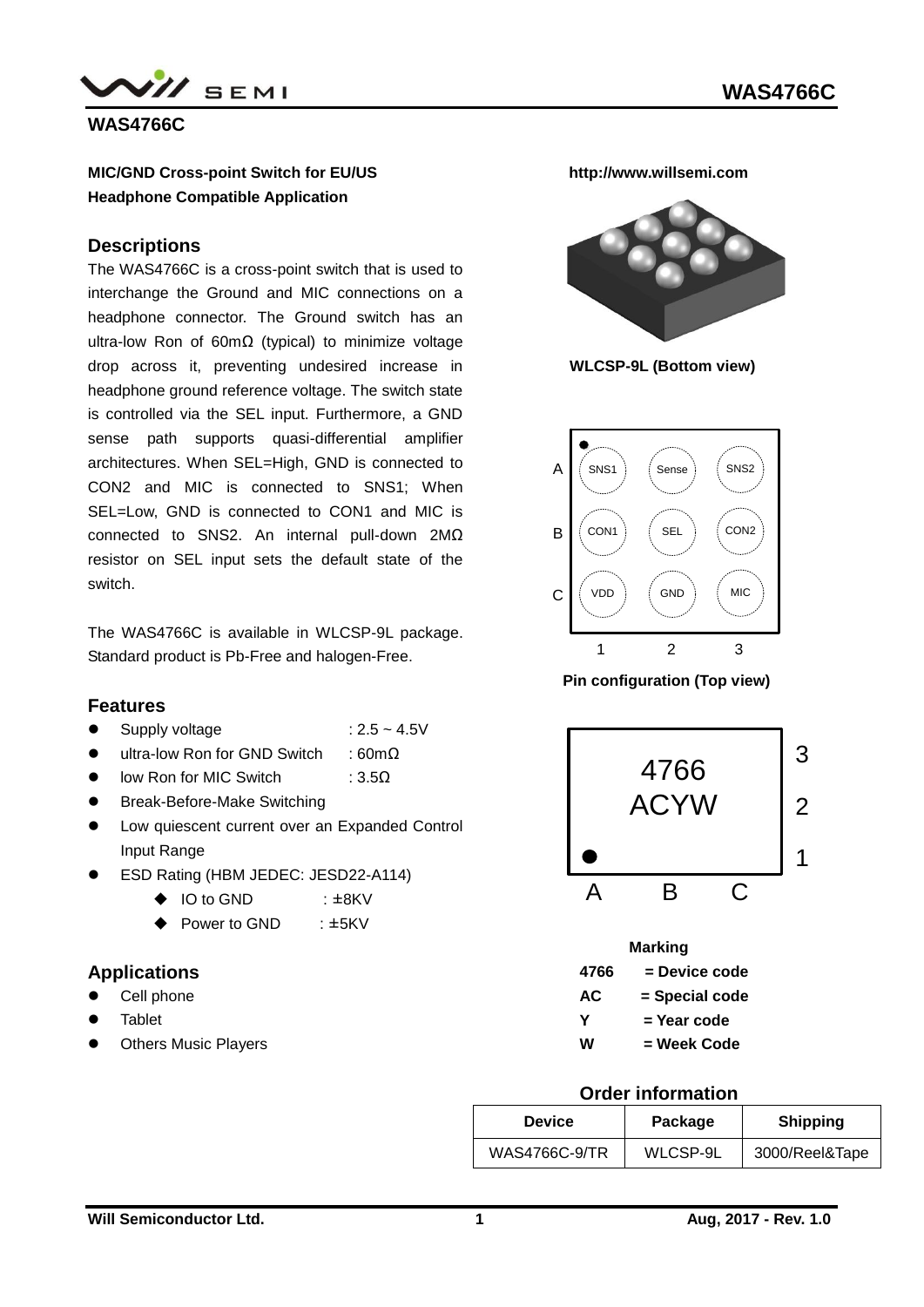

### **Pin descriptions**

| <b>Pin Number</b> | Symbol           | <b>Descriptions</b>                              |
|-------------------|------------------|--------------------------------------------------|
| A1                | SNS <sub>1</sub> | analog sense path 1 to headset jack GND          |
| A2                | Sense            | analog sense path for GND sensing of Audio Codec |
| A3                | SNS <sub>2</sub> | analog sense path 2 to headset jack GND          |
| <b>B1</b>         | CON <sub>1</sub> | headset jack pin 1                               |
| <b>B2</b>         | <b>SEL</b>       | Logic Control                                    |
| B <sub>3</sub>    | CON <sub>2</sub> | headset jack pin 2                               |
| C <sub>1</sub>    | <b>VDD</b>       | Power Supply                                     |
| C <sub>2</sub>    | <b>GND</b>       | Ground                                           |
| C <sub>3</sub>    | <b>MIC</b>       | Microphone bias connection audio codec side      |

### **Function descriptions**

| Logic Input (SEL) | <b>Function</b>                |
|-------------------|--------------------------------|
|                   | GND=CON1, Sense=SNS1, MIC=SNS2 |
|                   | GND=CON2, Sense=SNS2, MIC=SNS1 |

## **Functional Block and Typical Applications**

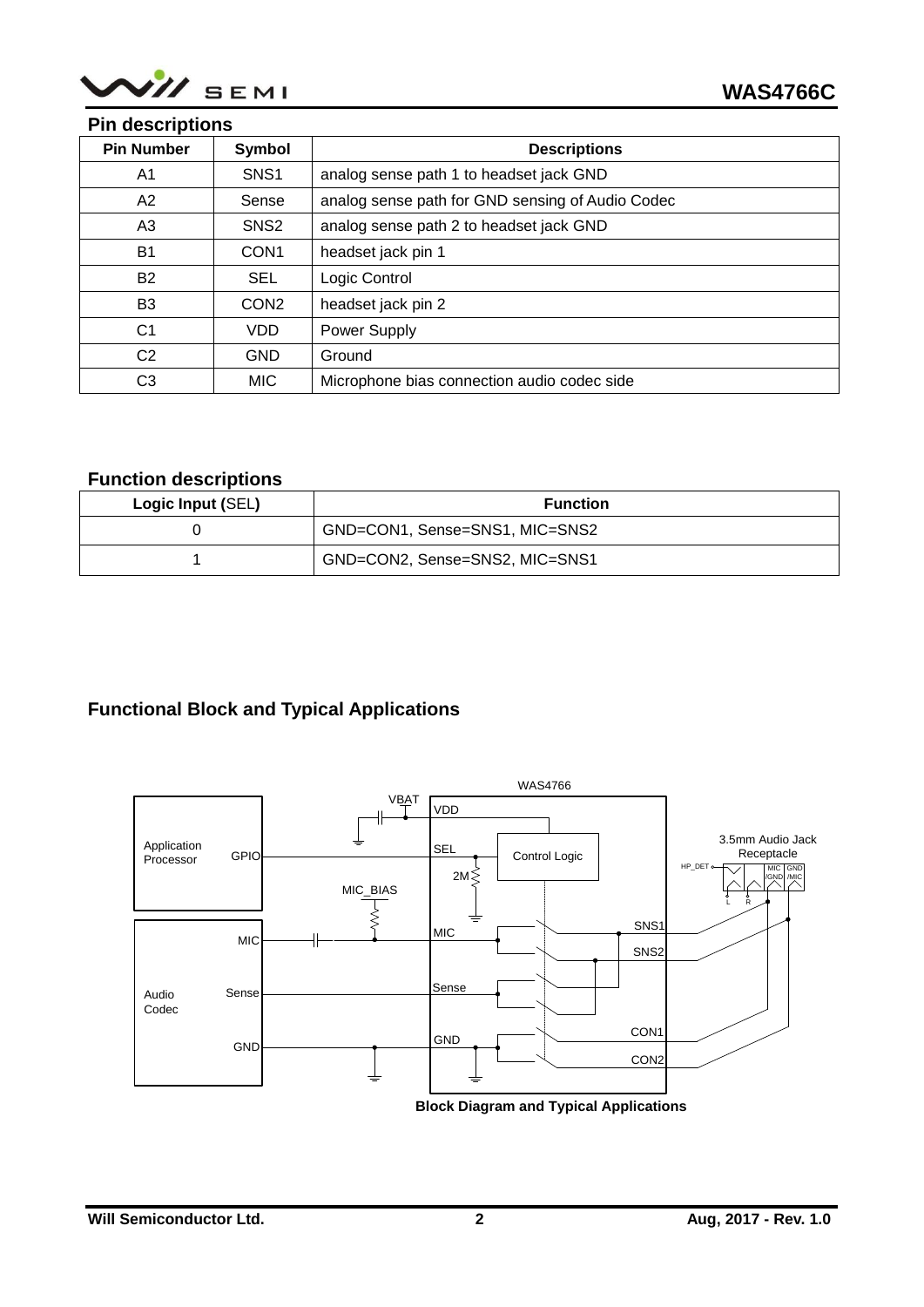

# **Absolute Maximum Ratings (1)**

| <b>Parameter</b>                         | <b>Symbol</b>           | Value        | Unit        |
|------------------------------------------|-------------------------|--------------|-------------|
| <b>Supply Voltage</b>                    | $V_{\rm CC}$            | $-0.3 - 6.5$ |             |
| <b>Control Input Voltage</b>             | VIN <sub>x</sub>        | $-0.3 - 6.5$ |             |
| DC Input Voltage <sup>(2)</sup>          | VINPUT                  | $-0.3 - 6.5$ |             |
| Continuous Current through CONx          | $I_{\rm C}$             | ±100         | mA          |
| Storage Temperature Range                | ${\sf T}_{\text{STG}}$  | $-65 - 150$  | $^{\circ}C$ |
| Junction Temperature under Bias          | $\mathsf{T}_\mathsf{J}$ | 150          | $^{\circ}C$ |
| Lead Temperature (Soldering, 10 seconds) | Tı.                     | 260          | $^{\circ}C$ |
| <b>Power Dissipation</b>                 | $P_D$                   | 250          | mW          |

### **Recommend operating ratings (3)**

| <b>Parameter</b>                                                | Symbol                     | Value          | Unit           |
|-----------------------------------------------------------------|----------------------------|----------------|----------------|
| <b>Supply Voltage Operating</b>                                 | $\rm V_{CC}$               | $2.5 - 4.5$    |                |
| <b>Control Input Voltage</b>                                    | $V_{IN}$                   | $0.0 - V_{CC}$ |                |
| Input Signal Voltage                                            | $\mathsf{V}_{\mathsf{IS}}$ | $0.0 - V_{CC}$ |                |
| <b>Operating Temperature</b>                                    | $\mathsf{T}_\mathsf{A}$    | $-40 - 85$     | $^{\circ}$ C   |
| Input Raise and Fall Time(Control Input $V_{cc} = 2.3 - 3.6V$ ) | $t_{r}, t_{f}$             | $0 - 10$       | ns/V           |
| <b>Thermal Resistance</b>                                       | $R_{\theta$ JA             | 115            | $^{\circ}$ C/W |

Note:

- 1. "Absolute Maximum Ratings" may cause permanent damage to the device. This is a stress only rating and operation of the device at these or any other conditions beyond those indicated in the operational sections of this specification is not implied.
- 2. The input and output negative voltage ratings may be exceeded if the input and output diode current ratings are observed.
- 3. Control input must be held high or Low, it must not float.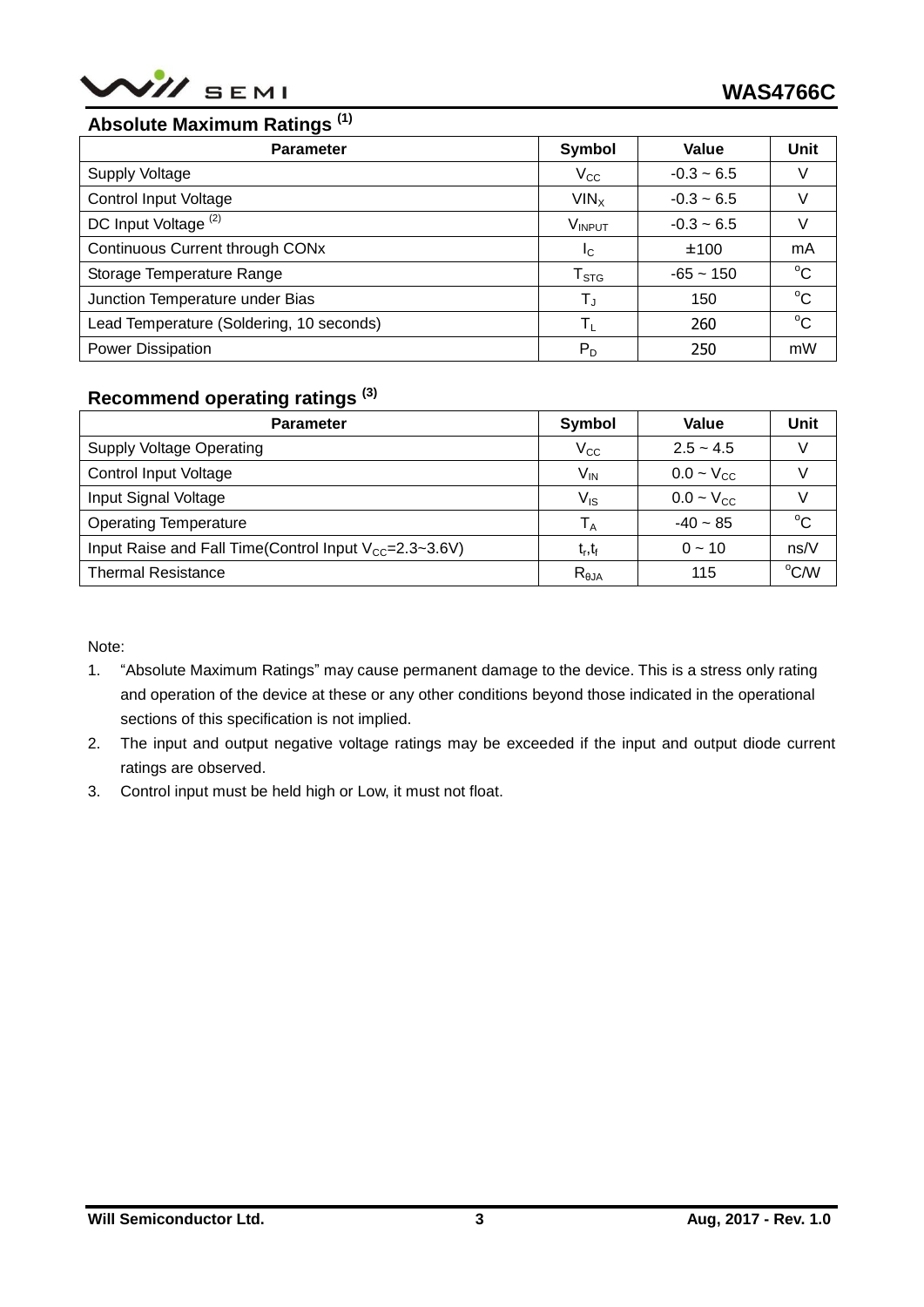

### **DC Electronics Characteristics (Ta=25<sup>o</sup>C, VCC=3.3V, unless otherwise noted)**

| <b>Parameter</b>                  | <b>Symbol</b>                        | <b>Conditions</b>               | Min. | Typ.           | Max. | <b>Unit</b> |
|-----------------------------------|--------------------------------------|---------------------------------|------|----------------|------|-------------|
|                                   | $V_{IH}$                             | $VCC: 3.0 - 4.5$                | 1.6  |                |      | V           |
| Input logic high level            |                                      | $VCC: 2.3 - 3.0$                | 1.4  |                |      | V           |
|                                   |                                      | $VCC: 3.0 - 4.5$                |      |                | 0.6  | V           |
| Input logic low level             | $V_{IL}$                             | $VCC: 2.3 - 3.0$                |      |                | 0.4  | V           |
|                                   |                                      | $I_{\text{OUT}}=0$ ,            |      |                |      |             |
| Supply quiescent current          | $I_{\rm CC}$                         | $V_{IN}$ =0 or $V_{IN}$ =VCC    |      | 3              |      | uA          |
|                                   |                                      | $I_{\text{OUT}}=0$ , VCC=4.5    |      | $\overline{2}$ |      |             |
| Increase in $I_{CC}$ per input    | $I_{\text{CCT}}$                     | $V_{IN}$ >1.8 or $V_{IN}$ <0.5  |      |                |      | uA          |
| SEL Input leakage current         | $I_{\text{IN}}$                      | $V_{SEL}$ =VCC                  |      | $\overline{2}$ |      | uA          |
| <b>SEL Pull-down Resistor</b>     | $\mathsf{R}_{\mathsf{SEL}}$          |                                 |      | $\overline{2}$ |      | MΩ          |
| Off state switch leakage current  | $I_{\text{OFF}}$                     |                                 |      |                | ±1.0 | uA          |
| On state switch leakage current   | $I_{ON}$                             |                                 |      |                | ±1.0 | uA          |
|                                   |                                      | $V_{IS} = 0 \sim 0.1 V$         |      |                |      |             |
| GND path On-Resistance            | $R_{ON1}$                            | $IO = 32mA$                     |      | 60             |      | $m\Omega$   |
|                                   |                                      | Fig.1                           |      |                |      |             |
|                                   | $\Delta$ $\mathsf{R}_{\mathsf{ON1}}$ | $V_{IS} = 0 \sim 0.1 V$         |      | 6              |      | $m\Omega$   |
| GND path On-Resistance match      |                                      | $IO = 32mA$                     |      |                |      |             |
| GND path On-Resistance flatness   | $R_{\text{FLAT1} (ON)}$              | $V_{IS} = 0 \sim 0.1 V$         |      | 6              |      | $m\Omega$   |
|                                   |                                      | $IO = 32mA$                     |      |                |      |             |
|                                   |                                      | $V_{\text{IS}} = 0 \sim 0.1 V$  |      |                |      |             |
| Sense path On-Resistance          | $R_{ON2}$                            | $IO = 32mA$                     |      | 50             |      | mΩ          |
|                                   |                                      | Fig.1                           |      |                |      |             |
| Sense path On-Resistance match    | $\Delta$ R <sub>ON2</sub>            | $V_{IS} = 0 \sim 0.1 V$         |      | 5              |      | mΩ          |
|                                   |                                      | $IO = 32mA$                     |      |                |      |             |
| Sense path On-Resistance flatness |                                      | $V_{IS} = 0 \sim 0.1 V$         |      | 5              |      | mΩ          |
|                                   | $R_{FLAT2(ON)}$                      | $IO = 32mA$                     |      |                |      |             |
|                                   |                                      | $V_{\text{IS}} = 0 - 1.8V$      |      |                |      |             |
| MIC path On-Resistance            | R <sub>ON3</sub>                     | $I_{\text{OUT}} = 32 \text{mA}$ |      | $3.5\,$        |      | Ω           |
|                                   |                                      | Fig.1                           |      |                |      |             |
| MIC path On-Resistance match      |                                      | $V_{IS} = 0 - VCC$              |      | 0.2            |      | Ω           |
|                                   | $\Delta$ $\mathsf{R}_{\mathsf{ON3}}$ | $I_{\text{OUT}} = 32 \text{mA}$ |      |                |      |             |
| MIC path On-Resistance flatness   |                                      | $V_{IS} = 0 - 1.8V$             |      | 0.5            |      | Ω           |
|                                   | $R_{\text{FLAT3} (ON)}$              | $I_{\text{OUT}} = 32 \text{mA}$ |      |                |      |             |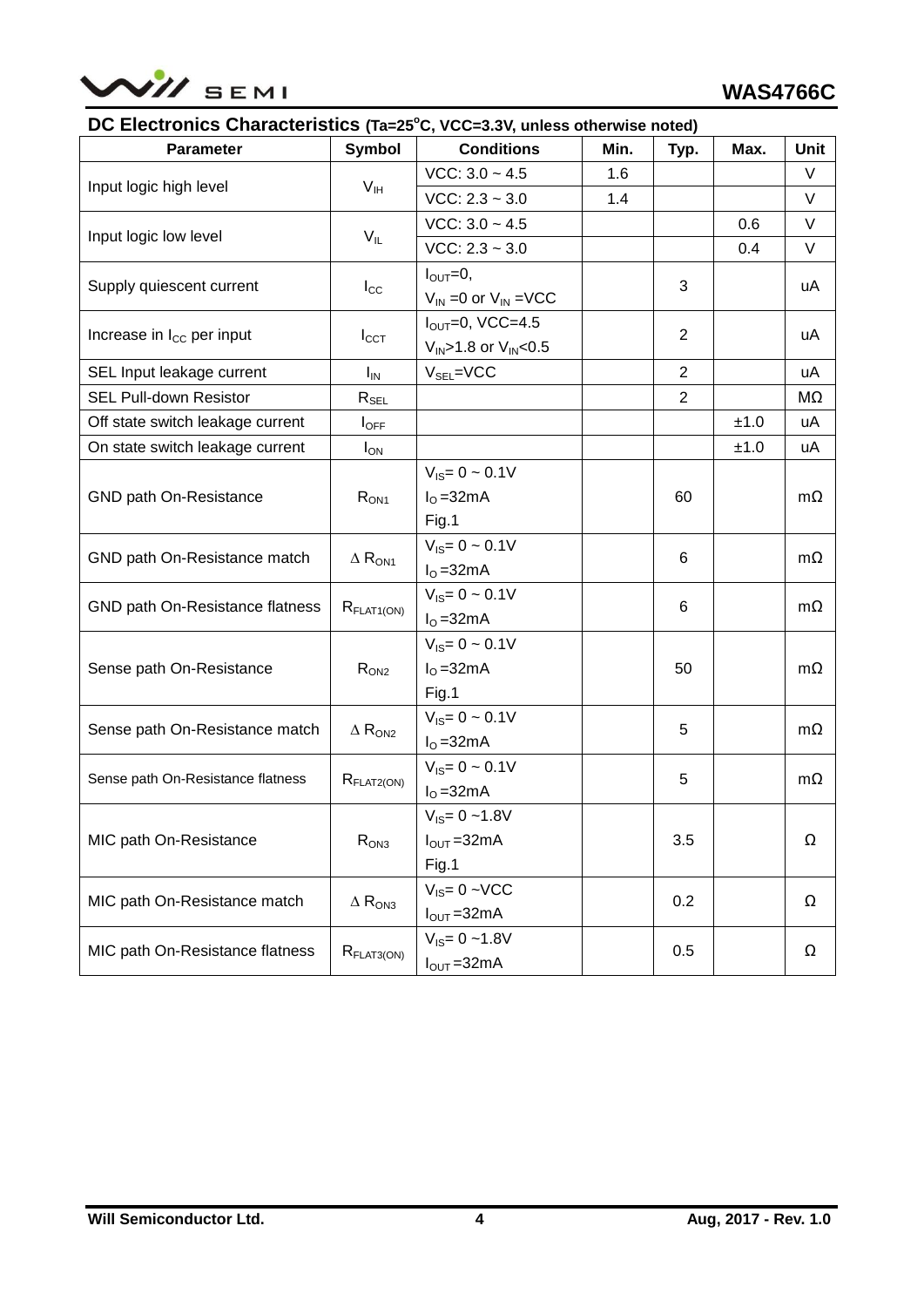

### **AC Electronics Characteristics (Ta=25<sup>o</sup>C, VCC=3.6V, unless otherwise noted)**

| <b>Parameter</b>                       | <b>Symbol</b>                | <b>Conditions</b>                        | Min.   | Typ.  | Max. | <b>Unit</b> |
|----------------------------------------|------------------------------|------------------------------------------|--------|-------|------|-------------|
| Turn-On Time                           | $T_{ON}$                     | $V_{IS} = 1.5V$ ,                        |        | 150   |      |             |
|                                        |                              | $C_L = 35pF$ , $R_L = 50\Omega$          |        |       |      | ns          |
| Turn-Off Time                          |                              | $V_{IS} = 1.5V$ ,                        |        | 150   |      |             |
|                                        | ${\mathsf T}_{\mathsf{OFF}}$ | $C_L$ =35pF, R <sub>L</sub> =50 $\Omega$ |        |       |      | ns          |
| Break-Before-Make time (1)             |                              | $V_{IS} = 1.5V$ ,                        |        |       |      |             |
|                                        | ${\mathsf T}_{\mathsf{BBM}}$ | $C_L = 35pF$ , $R_L = 50\Omega$          |        | 800   |      | ns          |
|                                        |                              | $R_L = 50\Omega$ , C <sub>L</sub> =0pF   |        |       |      |             |
| -3dB Bandwidth (MIC)                   | $BW_{MIC}$                   | Fig.5                                    |        | 100   |      | <b>MHz</b>  |
|                                        | <b>OIRR</b>                  | $F=1KHz$ , $R_L=32\Omega$                |        | $-55$ |      | dB          |
| Off isolation                          |                              | Fig.6                                    |        |       |      |             |
|                                        |                              | $F=1KHz$ , $R_L=32\Omega$                |        | $-52$ |      | dB          |
|                                        | Xtalk                        | without sense                            |        |       |      |             |
| Crosstalk                              |                              | Fig.3                                    |        |       |      |             |
|                                        |                              | $F=1KHz$ , $R_L=32\Omega$                |        |       |      |             |
|                                        |                              | with sense                               | $-100$ |       |      | dB          |
|                                        |                              | Fig.4                                    |        |       |      |             |
|                                        |                              | F=20Hz to 20KHz                          |        |       |      |             |
| <b>Total Harmonic Distortion (MIC)</b> | <b>THD</b>                   | $R_L = 1K\Omega$ , $V_{IS} = 30mVpp$     |        | -80   |      | dB          |
|                                        |                              | Fig.2                                    |        |       |      |             |

(1) Guarantee by design

### **Capacitance (Ta=25<sup>o</sup>C unless otherwise noted)**

| <b>Parameter</b> | Symbol     | <b>Conditions</b>    | Min. | Typ. | Max. | Unit |
|------------------|------------|----------------------|------|------|------|------|
| Off capacitance  | $\cup$ OFF | $F=100KHz$ , VCC=3.3 |      | 70   |      | pF   |
| On capacitance   | ∪ດ⊾        | F=100KHz, VCC=3.3    |      | 100  |      | рF   |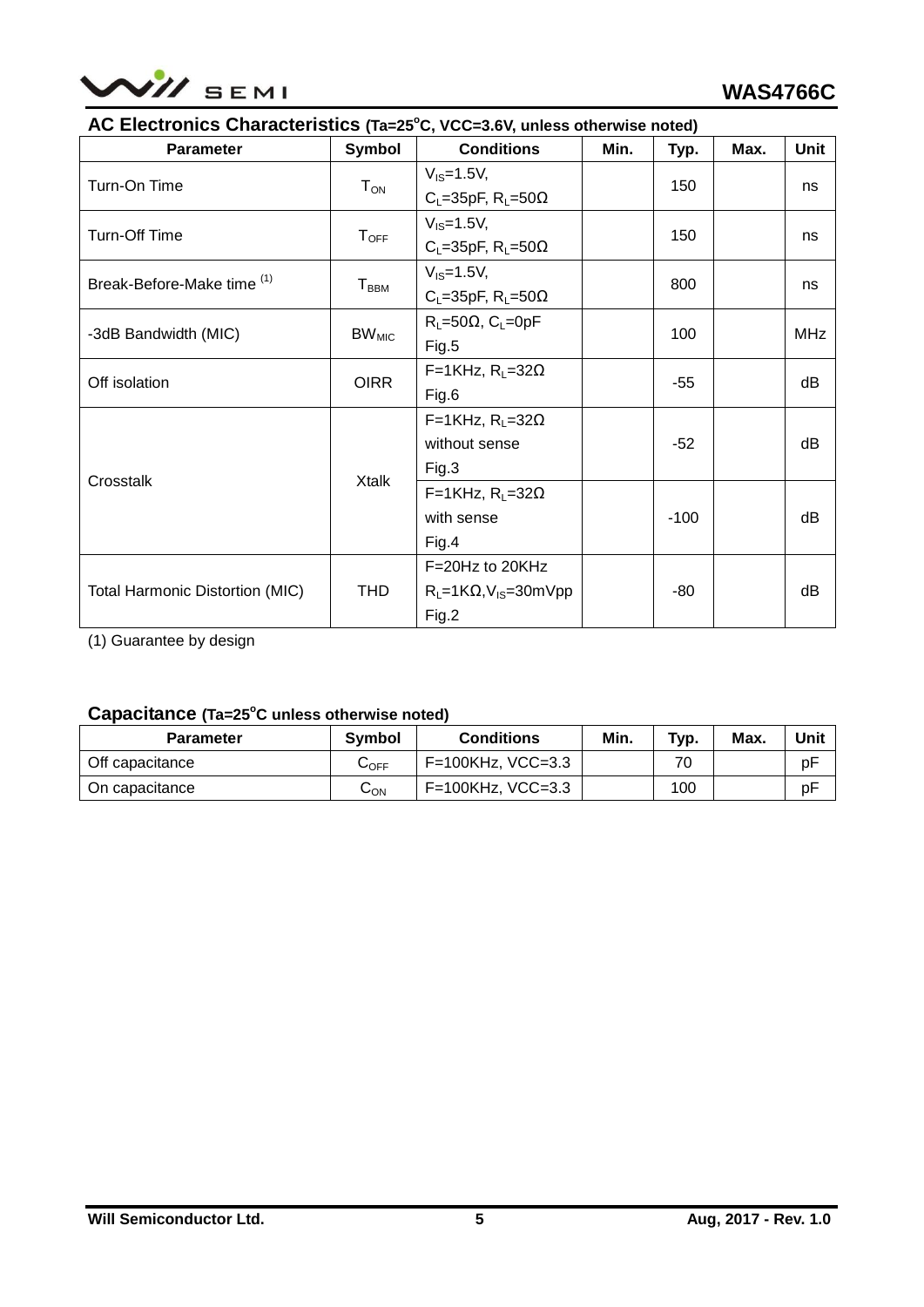SEMI

**Test Circuits**











**Fig.3 Crosstalk without Sense (Xtalk)** 

**Fig.4 Crosstalk with Sense (Xtalk)**







**Fig.6 Off Isolation (OIRR)**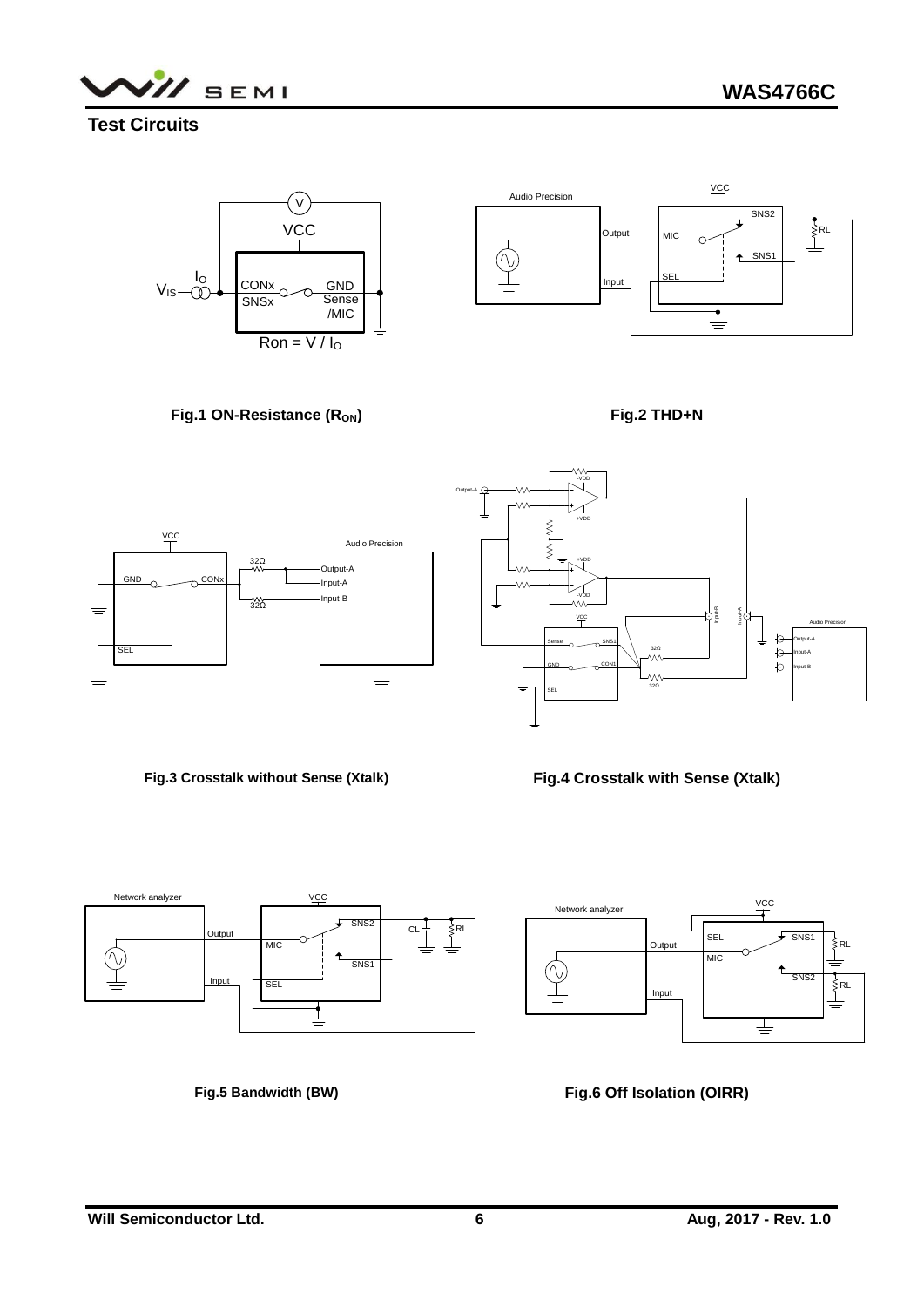

# **PACKAGE OUTLINE DIMENSIONS**







**TOP VIEW BOTTOM VIEW** 



SIDE VIEW

|                | <b>Dimensions in Millimeters</b> |            |       |  |  |
|----------------|----------------------------------|------------|-------|--|--|
| <b>Symbol</b>  | Min.                             | Typ.       | Max.  |  |  |
| A              | 0.555                            | 0.585      | 0.615 |  |  |
| A <sub>1</sub> | 0.120                            | 0.140      | 0.160 |  |  |
| A2             | 0.407                            | 0.420      | 0.433 |  |  |
| D              | 1.140                            | 1.170      | 1.200 |  |  |
| E              | 1.140<br>1.170                   |            | 1.200 |  |  |
| D <sub>1</sub> |                                  | 0.800 Ref. |       |  |  |
| E <sub>1</sub> |                                  | 0.800 Ref. |       |  |  |
| b              | 0.160                            | 0.180      |       |  |  |
| е              | 0.400 BSC                        |            |       |  |  |
| <b>SD</b>      | 0.000 BSC                        |            |       |  |  |
| <b>SE</b>      | 0.000 BSC                        |            |       |  |  |

**CSP-9L**